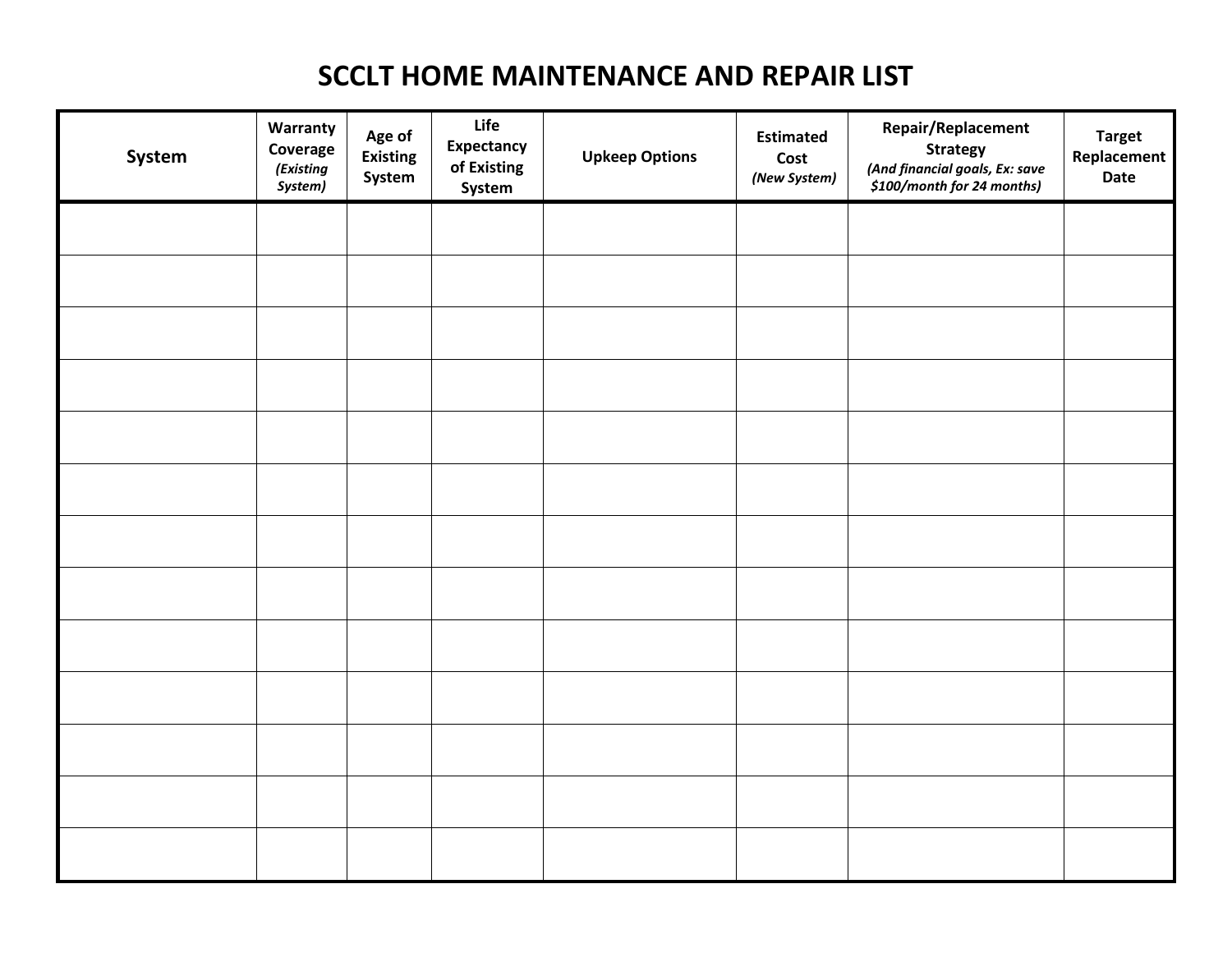**System:** Household systems include appliances, windows, roofing, insulation, electric, heating, ventilation, air conditioning (HVAC), and other components.

**Warranty Coverage** *(Existing System)***:** Home warranties offer protection for mechanical systems (e.g., HVAC) and attached appliances against unexpected repairs not covered by homeowner's insurance. Homebuyers should ask previous homeowners about warranties on individual home appliances as well.

**Age of Existing System:** A previous homeowner or a home inspector may know or be able to estimate when the system was manufactured, installed, or purchased.

**Life Expectancy of Existing System:** Homeowners can refer to online resources to estimate life expectancy of household systems.

**Upkeep Options:** There are many proactive steps homeowners can take to prevent repairs from becoming necessary and to increase the life of a household system.

**Estimated Cost** *(New System)***:** Homeowners can purchase refurbished appliances to save money up front. Also, they can reduce their energy bills long term by choosing energy efficient appliances that have an ENERGY STAR label.

**Repair/Replacement Strategy** *(and financial goals)***:** Homeowners can fix and replace systems on their own or pay a contractor to do it. To learn how to do it themselves, they might attend free workshops at hardware stores and local nonprofits. Those who use a contractor may want to do research to find a reliable and reasonably priced contractor.

**Target Replacement Date:** When homeowners set a target replacement date for household systems, they can plan financially for the associated expenses.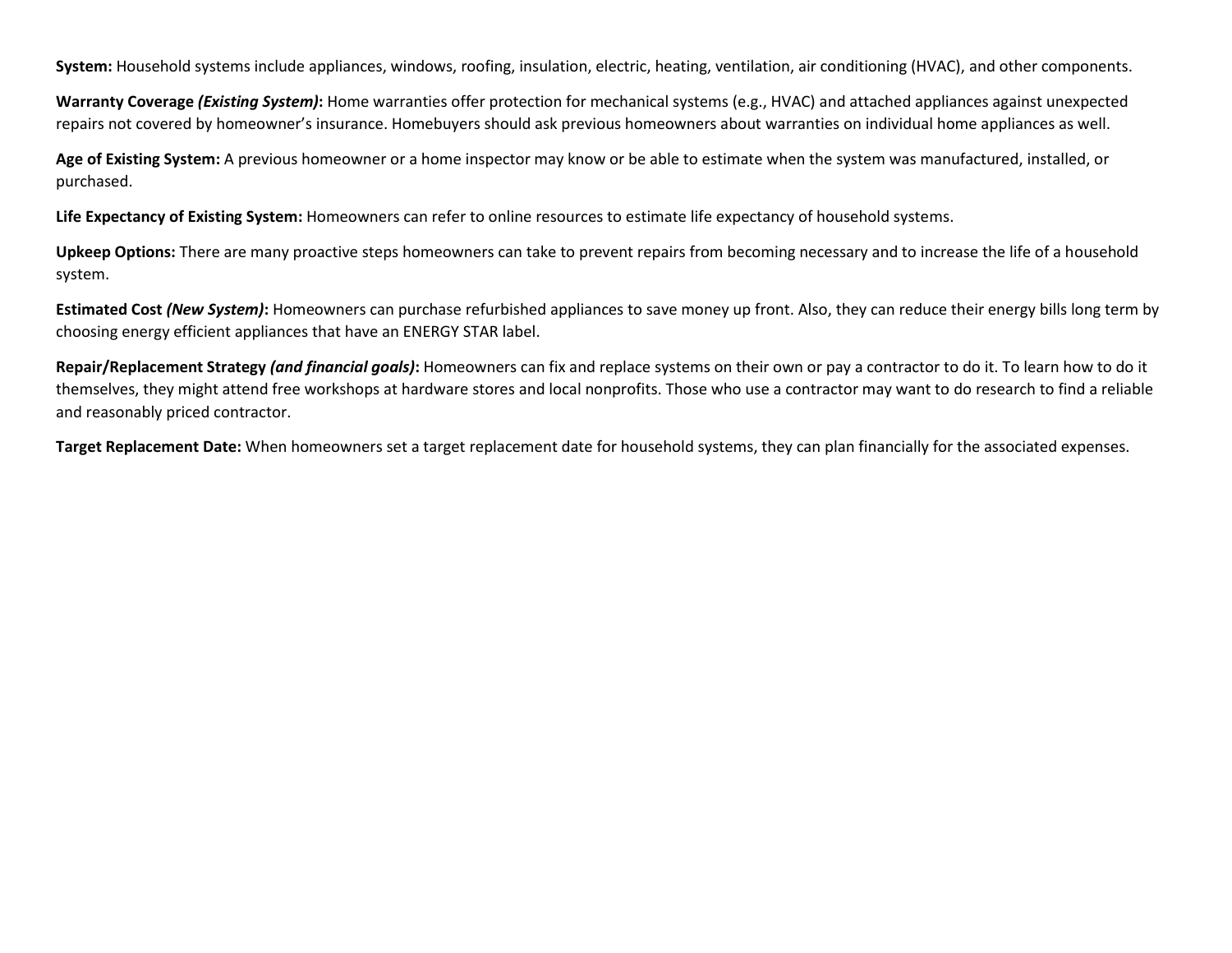# **HOME MAINTENANCE AND UPKEEP**

*What preventative maintenance should you be doing seasonally/annually to ensure that appliances and household systems are adequately cared for? Preventative maintenance can catch minor issues before they become major problems!* 

**\*\* = professional needed**

# **SPRING**

### *Yard and Exterior*

- $\Box$  Clean gutters and downspouts (clear debris, ensure proper drainage away from house)
- $\Box$  Clean window wells and check drainage
- $\Box$  Check for signs of insect/rodent damage
- $\Box$  Check for loose shingles
- $\Box$  Check chimney, valley, plumbing vent, skylight flashing
- $\Box$  Check attic for signs of roof leaks
- $\Box$  Check for peeling paint
- Deck care
	- o Look for signs of leaks where deck attaches to house
	- o Check for loose deck boards
	- o Repaint/reseal as necessary
- $\Box$  Check around windows and doors that flashing is intact
- $\Box$  Look for signs of leaks at window and door sills
- $\Box$  Clean dryer vent
- $\Box$  Check that exhaust ducts are clear
- $\Box$  Check for cracks in foundation, sidewalk, etc.
- $\Box$  Check for trip, fall, choking, sharp edge hazards
- $\Box$  Check for dead tree limbs

### *Basement and Crawlspace*

- $\Box$  No wet surfaces/puddles, check floor drain
- $\Box$  Check sump pump and valves

### *Garage*

- $\Box$  Ensure proper storage of fuel cans
- $\Box$  Proper operation of garage door safety sensor
- $\Box$  Check for signs of water damage
- $\Box$  Check for signs of insect/rodent damage

### *Interior Structures (Walls, ceilings, windows, doors)*

- $\Box$  Check operation of windows and doors
- $\Box$  Clean window screens
- $\Box$  Check for signs of water damage
- $\Box$  Clear ceiling fans of dust and debris

## *Plumbing Fixtures and Appliances*

- $\Box$  Check drain and supply lines for leaks, test shut-off valves
	- $\circ$  Water main
	- o Washer
	- o Dishwasher
	- o Sinks
	- o Toilets
	- o Bath/shower
	- o Outside spigots
	- o Hot water heater
- $\Box$  Clean and check refrigerator drip pan/icemaker connections

# *Appliances*

- $\Box$  Clean dryer vents and screens
- Clean exhaust fans and external outlets
- $\Box$  Clean oven/range, range hood
- $\Box$  Clean outdoor air intakes, AC coils, drain pans, etc.
- $\Box$  Clean dehumidifier coils, check operation
- $\Box$  Vacuum dust/debris from refrigerator coils
- Clean dishwasher filter
- $\Box$  Check washer filter

## *Attic*

- $\Box$  Check for water damage
- $\Box$  Check for signs of rodents, bats, roaches, termites

## *HVAC Equipment*

- Service before use**\*\***
	- o Air conditioner/heat pump
- $\Box$  Clean AC/mini split filters, replace as necessary—*clean every 2 weeks*

## *Electrical Equipment*

- $\Box$  Check smoke detectors/CO alarms
- $\Box$  Check fire extinguishers
- $\Box$  Check for damaged cords
- □ Test GFCI outlets
- $\Box$  Test outlets for proper hot, neutral, ground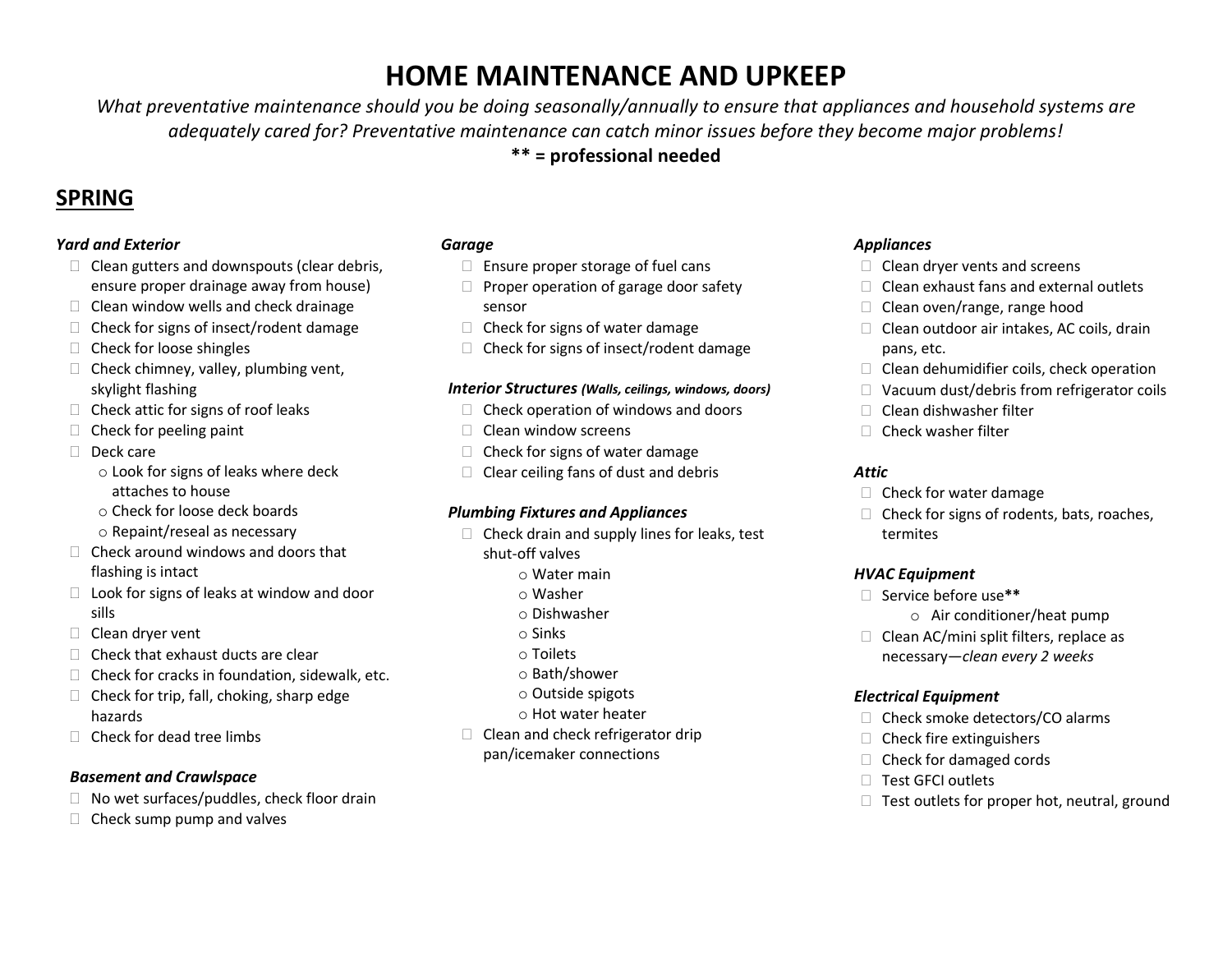# **FALL**

### *Yard and Exterior*

- $\Box$  Clean gutters and downspouts (clear leaves and debris, ensure proper drainage away from house)
- $\Box$  Clean window wells and check drainage
- $\Box$  Check for signs of insect/rodent damage
- $\Box$  Check for loose shingles
- $\Box$  Check chimney, valley, plumbing vent, skylight flashing
- $\Box$  Check attic for signs of roof leaks
- $\Box$  Check around windows and doors that flashing is intact
- $\Box$  Look for signs of leaks at window and door sills
- $\Box$  Clean dryer vent
- $\Box$  Check that exhaust ducts are clear
- $\Box$  Check for cracks in foundation, sidewalk, etc.
- $\Box$  Check for trip, fall, choking, sharp edge hazards
- $\Box$  Check for dead tree limbs
- **PRE-WINTER**: drain outdoor faucets and hoses
- **WINTER**: check for icicles and ice dams

### *Basement and Crawlspace*

- $\Box$  No wet surfaces/puddles, check floor drain
- $\Box$  Check sump pump and valves
- □ Vacuum basement surfaces
- $\Box$  Check for signs of insect/rodent damage

### *Garage*

- $\Box$  Ensure proper storage of fuel cans
- $\Box$  Proper operation of garage door safety sensor
- $\Box$  Check for signs of water damage
- $\Box$  Check for signs of insect/rodent damage

#### *Interior Structures (Walls, ceilings, windows, doors)*

- $\Box$  Check operation of windows and doors
- $\Box$  Check for signs of water damage
- $\Box$  Lubricate doors and windows when necessary

### *Plumbing Fixtures and Appliances*

- $\Box$  Check drain and supply lines for leaks, test shut-off valves
	- $\circ$  Water main
	- o Washer
	- o Dishwasher
	- o Sinks
	- o Toilets
	- o Bath/shower
	- o Outside spigots
	- o Hot water heater
- $\Box$  Clean and check refrigerator drip pan/icemaker connections

### *Appliances*

- $\Box$  Clean dryer vents and screens
- $\Box$  Clean exhaust fans and external outlets
- $\Box$  Clean oven/range, range hood
- $\Box$  Clean outdoor air intakes, AC coils, drain pans, etc.
- $\Box$  Clean dehumidifier coils, check operation
- □ Vacuum dust/debris from refrigerator coils
- $\Box$  Clean dishwasher filter
- $\Box$  Clean washer filter

### *Attic*

- $\Box$  Check for water damage
- $\Box$  Check for signs of rodents, bats, roaches, termites
- $\Box$  Check ductwork connections for exhaust fans

#### *HVAC Equipment*

- Service before use**\*\***
	- o Fireplace
	- o Furnace/Boiler
	- o Heat pump
	- o Mini Split
- □ Clean AC/mini split filters, replace as necessary—*clean every 2 weeks*

### *Electrical Equipment*

- $\Box$  Check for damaged cords
- □ Check smoke detectors/CO alarms
- $\Box$  Check fire extinguishers